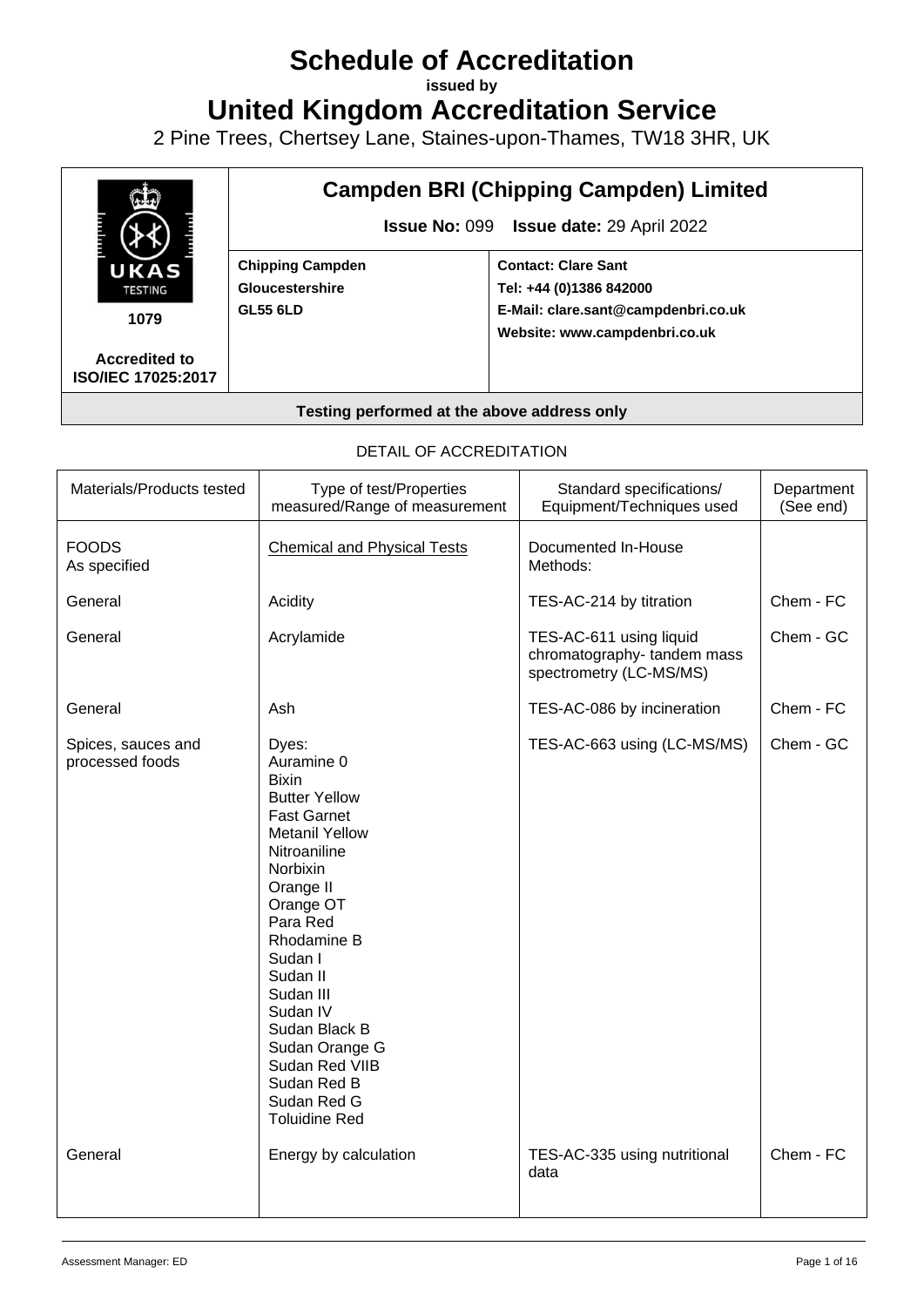

## **Schedule of Accreditation issued by United Kingdom Accreditation Service**

2 Pine Trees, Chertsey Lane, Staines-upon-Thames, TW18 3HR, UK

**Campden BRI (Chipping Campden) Limited** 

**Issue No:** 099 **Issue date:** 29 April 2022

| Materials/Products tested             | Type of test/Properties<br>measured/Range of measurement | Standard specifications/<br>Equipment/Techniques used                                                                                                                          | Department<br>(See end) |
|---------------------------------------|----------------------------------------------------------|--------------------------------------------------------------------------------------------------------------------------------------------------------------------------------|-------------------------|
| <b>FOODS</b><br>As specified (cont'd) | <b>Chemical and Physical Tests</b><br>(cont'd)           | Documented In-House Methods                                                                                                                                                    |                         |
| General                               | Fat                                                      | TES-AC-536 Total fat using<br>Weibull-Stoldt extraction (acid<br>hydrolysis) followed by solvent<br>extraction and crude fat by<br>solvent extraction                          | Chem - FC               |
| Milk and Milk Products                | Fat                                                      | 1) TES-AC-202 using<br>Rose-Gottlieb extraction                                                                                                                                | Chem - FC               |
|                                       |                                                          | 2) TES-AC-268 by Gerber<br>method based on<br>BS ISO 488:2008, 2446:2008<br>and 11870:2009 for milk and on<br>BS 696-2:1989 (superseded<br>and withdrawn) for milk<br>products | Chem - FC               |
| General                               | Butter fat content (milk fat)                            | TES-AC-537 analysis of butyric<br>acid methyl ester after<br>trans-esterification of fat using<br>gas chromatography with flame<br>ionisation detector (GC/FID)                | Chem - FC               |
| General                               | Fatty acid profile                                       | TES-AC-090 using GC/FID                                                                                                                                                        | Chem - FC               |
| General                               | Fibre - Crude fibre                                      | TES-AC-226 based on "The<br>Feed (Sampling and Analysis<br>and Specified Undesirable<br>Substances) (England)<br>Regulations 2010"after<br>overnight oven drying at 102°C      | Chem - FC               |
| General                               | Fibre - Dietary fibre                                    | TES-AC-203 based on Journal<br>of AOAC International,<br>Volume 75, No 3,<br>Method 991-43                                                                                     | Chem - FC               |
| <b>Fish and Fish Products</b>         | Fish content (Apparent)                                  | TES-AC-334 by documented<br>calculation                                                                                                                                        | Chem - FC               |
|                                       |                                                          |                                                                                                                                                                                |                         |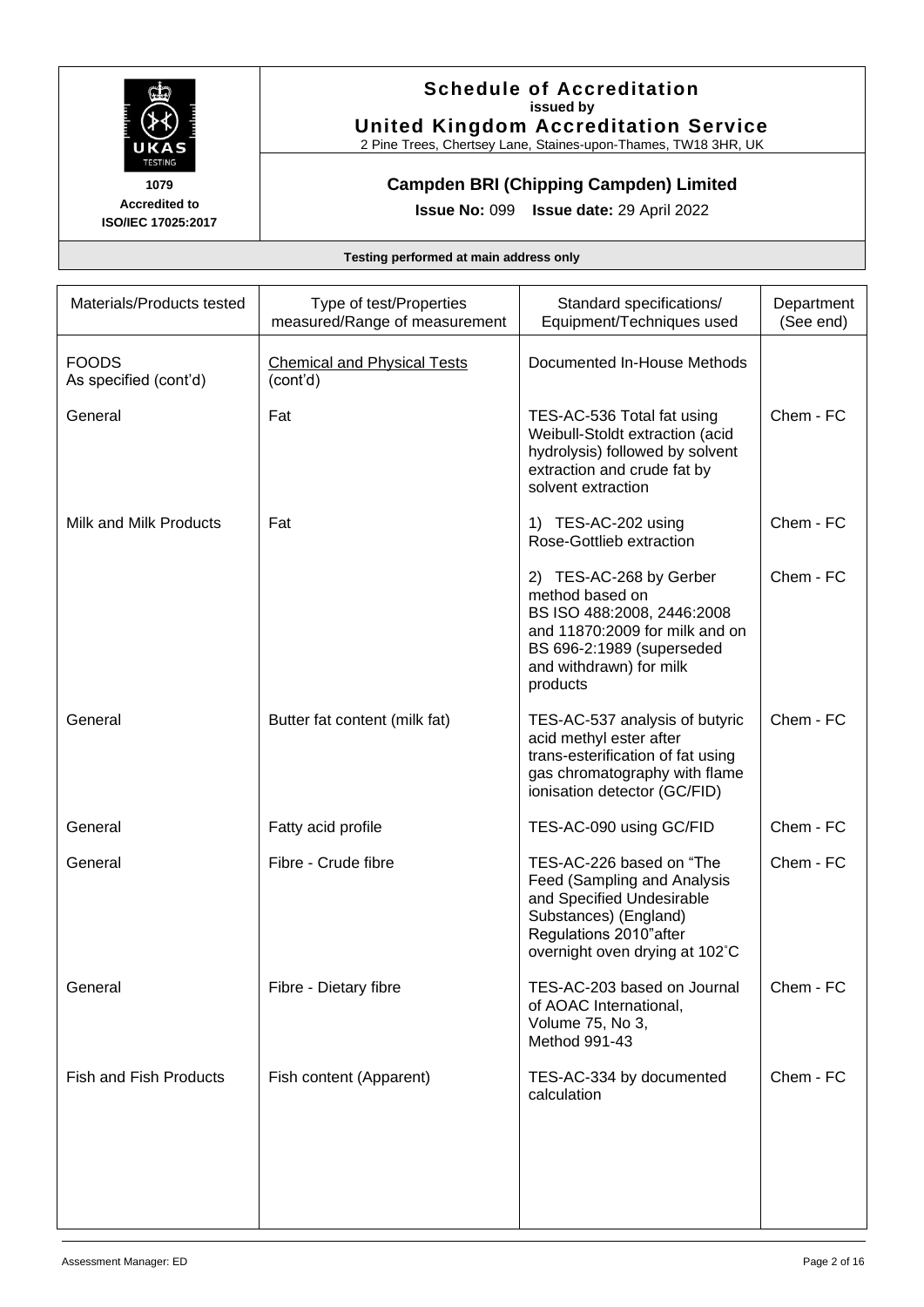

## **Schedule of Accreditation issued by United Kingdom Accreditation Service**

2 Pine Trees, Chertsey Lane, Staines-upon-Thames, TW18 3HR, UK

**Campden BRI (Chipping Campden) Limited** 

**Issue No:** 099 **Issue date:** 29 April 2022

| Materials/Products tested                                | Type of test/Properties<br>measured/Range of measurement                                                                                                                                                                                                                           | Standard specifications/<br>Equipment/Techniques used                                                                                                         | Department<br>(See end) |
|----------------------------------------------------------|------------------------------------------------------------------------------------------------------------------------------------------------------------------------------------------------------------------------------------------------------------------------------------|---------------------------------------------------------------------------------------------------------------------------------------------------------------|-------------------------|
| <b>FOODS</b><br>As specified (cont'd)                    | <b>Chemical and Physical Tests</b><br>(cont'd)                                                                                                                                                                                                                                     | Documented In-House Methods                                                                                                                                   |                         |
| Raw and Processed<br>Foods                               | Allergens Quantitative<br>determination of content:<br>Gluten (>5 mg/kg)                                                                                                                                                                                                           | TES-AC-648 by ELISA<br>technique using R-Biopharm<br>Ridascreen Gliadin kit (R5<br>Mendez ELISA)                                                              | $Chem - BC$             |
|                                                          | Peanut (>1mg/kg)                                                                                                                                                                                                                                                                   | TES-AC-425 ELISA technique<br>using Neogen Biokits 'Peanut<br>Assay Kit'                                                                                      | Chem - BC               |
| <b>Meat and Meat Products</b>                            | Hydroxyproline                                                                                                                                                                                                                                                                     | TES-AC-490 based on<br>BS 4401: Part 11:1995                                                                                                                  | Chem - FC               |
| General                                                  | <b>Metals and Trace Elements:</b><br>Aluminium, Antimony, Arsenic,<br>Barium, Beryllium, Bismuth,<br>Cadmium, Calcium, Chromium,<br>Cobalt, Copper, Iron, Lead,<br>Magnesium, Manganese, Mercury,<br>Nickel, Phosphorus, Potassium,<br>Selenium, Sodium, Tin, Titanium<br>and Zinc | TES-AC-686 by Inductively<br>Coupled Plasma - Mass<br>Spectrometry after pressure<br>digestion and against criteria<br>specified in EU Regulation<br>333/2007 | Chem - GC               |
| <b>Meat and Meat Products</b>                            | Meat content (apparent) and<br>added water                                                                                                                                                                                                                                         | TES-AC-334 by documented<br>calculation                                                                                                                       | Chem - FC               |
| General                                                  | Moisture                                                                                                                                                                                                                                                                           | TES-AC-097 by oven drying<br>1)<br>2) TES-AC-628 using CEM<br>SmartTrac Microwave Moisture<br>Analyser                                                        | Chem - FC               |
| Milk and Milk Products                                   | Moisture                                                                                                                                                                                                                                                                           | TES-AC-271 based on<br>BS ISO 6731:2010                                                                                                                       | Chem - FC               |
| <b>Butter</b>                                            | Moisture                                                                                                                                                                                                                                                                           | TES-AC-279 based on<br>ISO BS EN 3727-1:2002                                                                                                                  | Chem - FC               |
| Cheese and Cheese<br>Products                            | Moisture                                                                                                                                                                                                                                                                           | TES-AC-281 based on<br>BS 770: Part 2:1976                                                                                                                    | Chem - FC               |
| Cereals, Nuts, Fatty<br>Foods, Spices and Dried<br>Fruit | Mycotoxins: Aflatoxins G <sub>2</sub> , G <sub>1</sub> , B <sub>2</sub><br>and $B_1$                                                                                                                                                                                               | TES-AC-175 using High<br>Pressure Liquid<br>Chromatography with<br>fluorescence detection<br>(HPLC/FD)                                                        | Chem - GC               |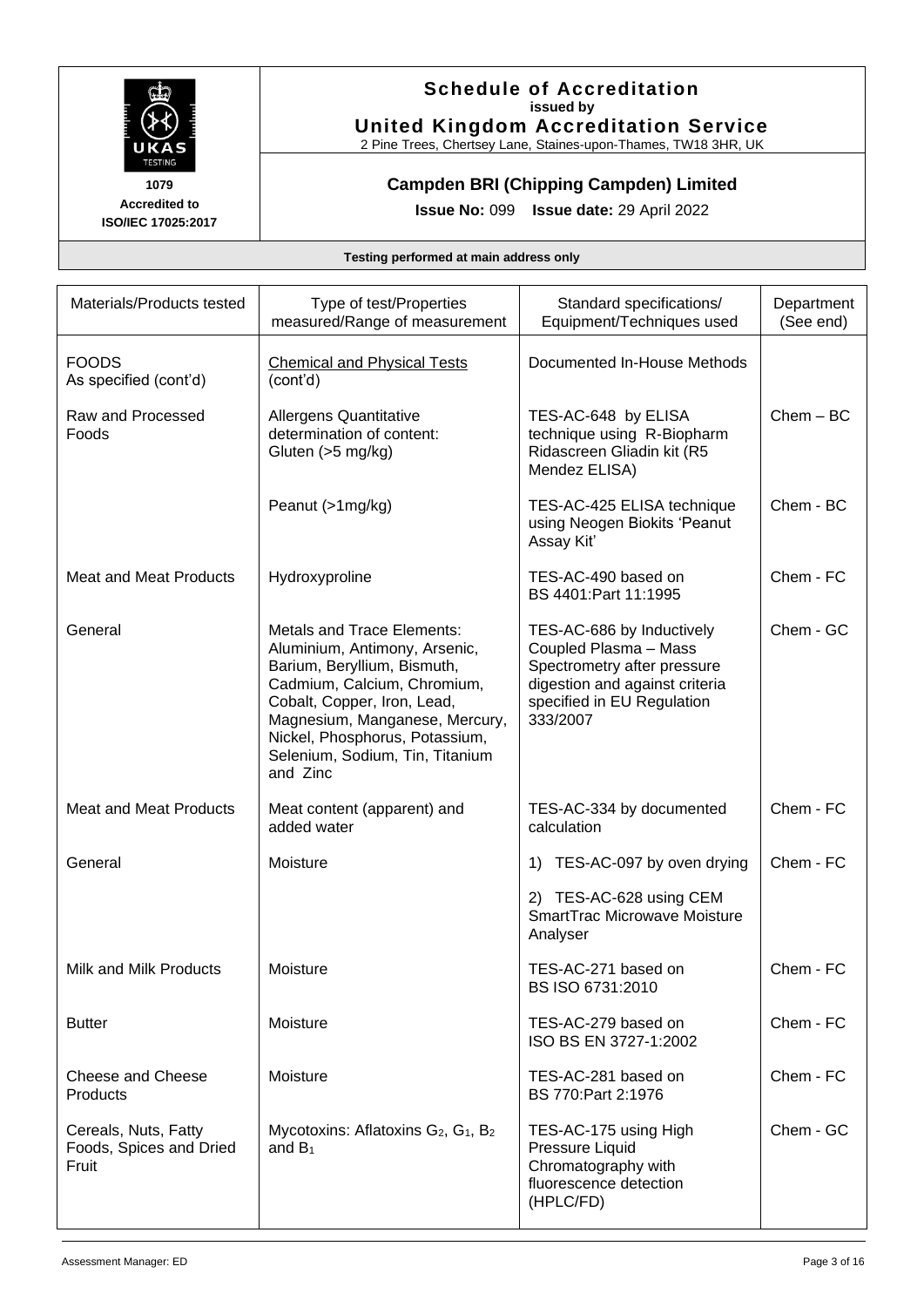

## **Schedule of Accreditation issued by United Kingdom Accreditation Service**

2 Pine Trees, Chertsey Lane, Staines-upon-Thames, TW18 3HR, UK

## **Campden BRI (Chipping Campden) Limited**

**Issue No:** 099 **Issue date:** 29 April 2022

| Materials/Products tested                              | Type of test/Properties<br>measured/Range of measurement                                                                                                                                                                                  | Standard specifications/<br>Equipment/Techniques used          | Department<br>(See end) |
|--------------------------------------------------------|-------------------------------------------------------------------------------------------------------------------------------------------------------------------------------------------------------------------------------------------|----------------------------------------------------------------|-------------------------|
| <b>FOODS</b><br>As specified (cont'd)                  | <b>Chemical and Physical Tests</b><br>(cont'd)                                                                                                                                                                                            | Documented In-House Methods                                    |                         |
| Cereals, Dried Fruit,<br>Coffee, Spices and<br>Tobacco | Mycotoxins: Ochratoxin A                                                                                                                                                                                                                  | TES-AC-332 using HPLC/FD                                       | Chem - GC               |
| Cereals and processed<br>Cereal products               | Mycotoxins:<br>Deoxynivalenol<br>3-Acetyl-deoxynivalenol<br>Acetyl-4-deoxynivalenol<br>Diacetoxyscirpenol<br>Fusarenon-X<br>Neosolaniol<br>Nivalenol<br>T-2 Toxin<br>HT-2 Toxin<br>Zearalenone                                            | TES-AC-687 using LC-MS/MS                                      | Chem - GC               |
| Cereals and Cereal<br>products                         | Ergot alkaloids:<br>Ergotamine<br>Ergocornine<br>Ergocristine<br>Ergocryptine<br>Ergometrine<br>Ergosine<br>and ergot alkaloid epimers:<br>Ergocristinine<br>Ergotaminine<br>Ergocrpytinine<br>Ergocornine<br>Ergosinine<br>Ergometrinine | TES-AC-802 using LC-MS/MS                                      | Chem - GC               |
| Fruits, Vegetables and<br>Meats                        | Nitrate-Nitrite                                                                                                                                                                                                                           | TES-AC-630 using HPLC with<br>ultra-violet detection (HPLC/UV) | Chem - GC               |
| Raw and Processed<br>Foods                             | Nitrogen (crude protein)                                                                                                                                                                                                                  | TES-AC-087 using Kjeltec<br>system                             | Chem - FC               |
| Oils and Fats                                          | Peroxide value                                                                                                                                                                                                                            | TES-AC-511 based on<br>BS EN ISO 3960:2017 using<br>titration  | Chem - FC               |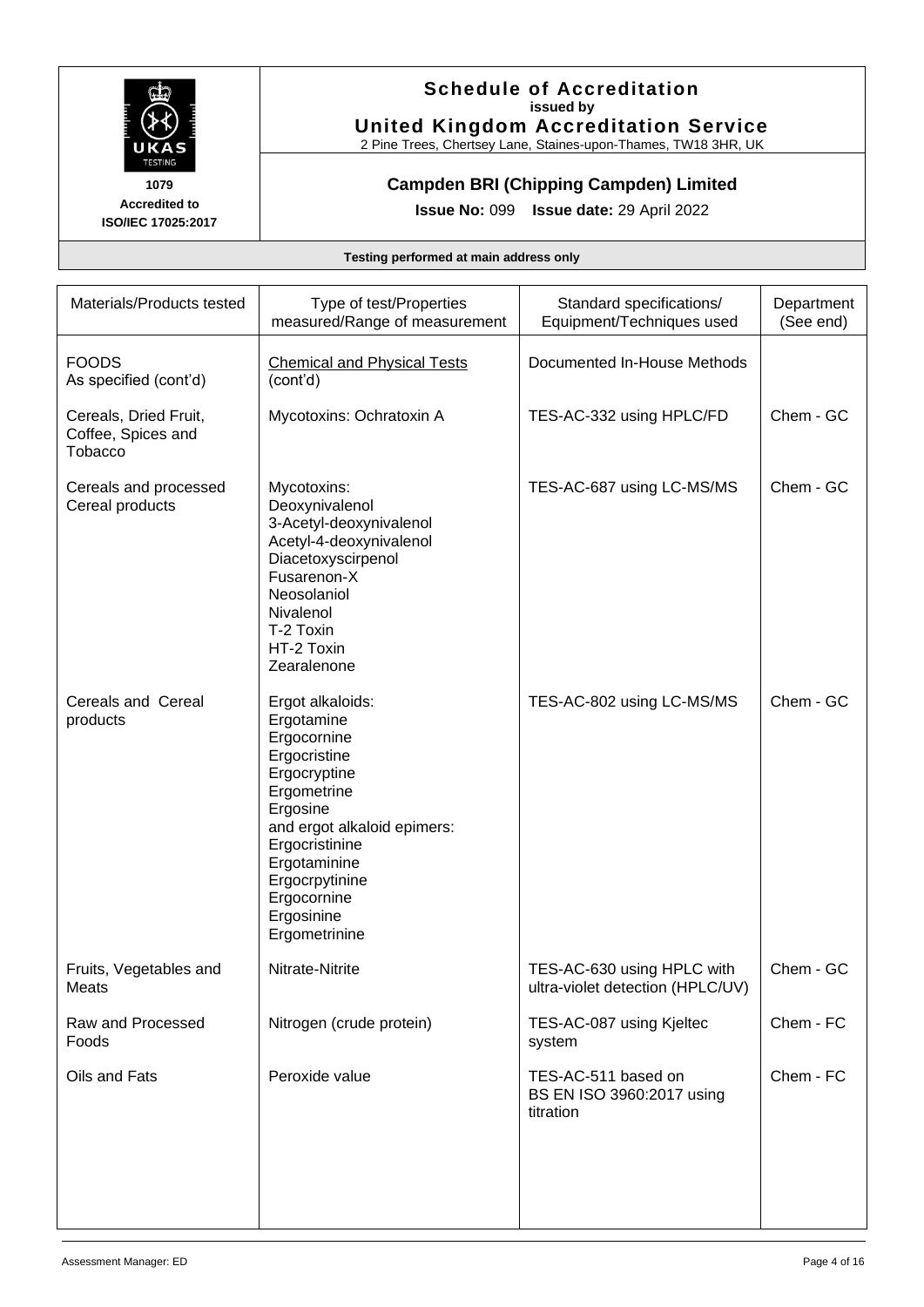

## **Schedule of Accreditation issued by United Kingdom Accreditation Service**

2 Pine Trees, Chertsey Lane, Staines-upon-Thames, TW18 3HR, UK

## **Campden BRI (Chipping Campden) Limited**

**Issue No:** 099 **Issue date:** 29 April 2022

| Materials/Products tested                                                                                               | Type of test/Properties<br>measured/Range of measurement                                                                                                                                                                                                                                                                                                                                                                                                                                                                                                                                                                                                                                 | Standard specifications/<br>Equipment/Techniques used                                          | Department<br>(See end) |
|-------------------------------------------------------------------------------------------------------------------------|------------------------------------------------------------------------------------------------------------------------------------------------------------------------------------------------------------------------------------------------------------------------------------------------------------------------------------------------------------------------------------------------------------------------------------------------------------------------------------------------------------------------------------------------------------------------------------------------------------------------------------------------------------------------------------------|------------------------------------------------------------------------------------------------|-------------------------|
| <b>FOODS</b><br>As specified (cont'd)                                                                                   | <b>Chemical and Physical Tests</b><br>(cont'd)                                                                                                                                                                                                                                                                                                                                                                                                                                                                                                                                                                                                                                           | Documented In-House Methods                                                                    |                         |
| Fruits and Vegetables,<br>Fresh Herbs, Cereals,<br>Cereal Products and<br>Pulses, Nuts, Fats and<br>Oils as appropriate | <b>Pesticide Residues:</b><br>2,4-DDD (o,p-DDE)<br>$2,4$ -TDE (o,p-TDE)<br>4,4-DDE (p,p-DDE)<br>4,4-DDT (p,p-DDT)<br>$4,4$ -TDE (p,p-TDE)<br>Aldrin<br>Bendiocarb<br>Bromophos-ethyl<br>Bromophos-methyl<br>Bromopropylate<br>Buprofezin<br>Captan<br>Chlorfenvinphos<br>Chlorpropham<br>Chlorpyrifos-ethyl<br>Chlorpyrifos-methyl<br>∧-Cyhalothrin<br>Cypermethrin<br>Deltamethrin<br>Diazinon<br>Dichlofluanid<br>Dichlorvos<br>Dicloran<br>Dicofol<br>Dieldrin<br>Dimethoate<br>Diphenylamine<br>Endosulfan<br>Endrin<br>Ethion<br>Ethoprophos<br>Etrimfos<br>Fenarimol<br>Fenitrothion<br>Fenpropathrin<br>Fenvalerate<br>Fonophos<br>$\alpha$ -HCH<br>$\beta$ -HCH<br>$\gamma$ -HCH | TES-AC-072 using Gas<br>Chromatography -Mass<br>Spectrometry detection<br>(GC/MS and GC/MS-MS) | Chem - GC               |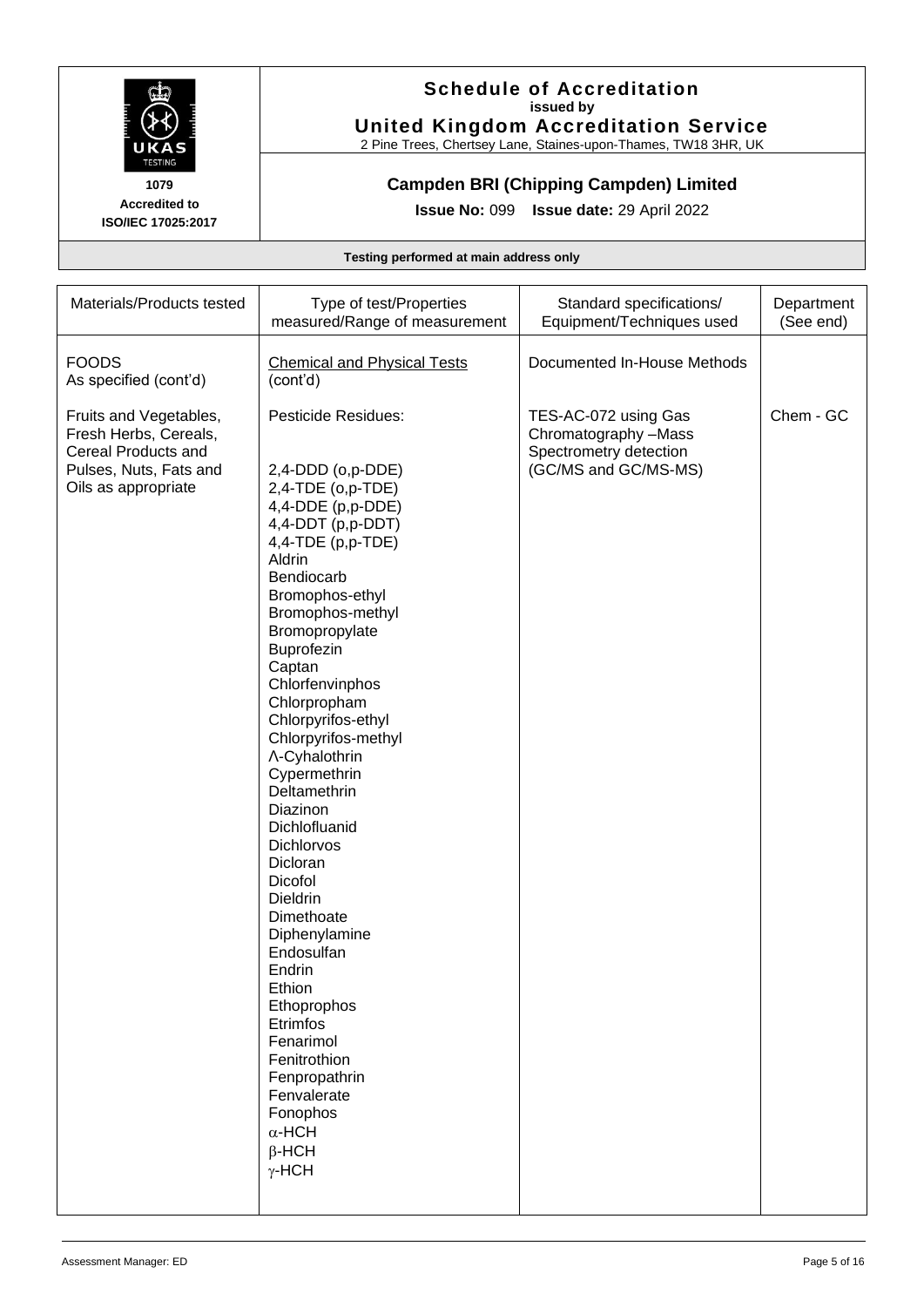

## **Schedule of Accreditation issued by United Kingdom Accreditation Service**

2 Pine Trees, Chertsey Lane, Staines-upon-Thames, TW18 3HR, UK

## **Campden BRI (Chipping Campden) Limited**

**Issue No:** 099 **Issue date:** 29 April 2022

| Materials/Products tested                                                                                                           | Type of test/Properties<br>measured/Range of measurement                                                                                                                                                                                                                                                                                                                                                                                                                                                                                        | Standard specifications/<br>Equipment/Techniques used                             | Department<br>(See end) |
|-------------------------------------------------------------------------------------------------------------------------------------|-------------------------------------------------------------------------------------------------------------------------------------------------------------------------------------------------------------------------------------------------------------------------------------------------------------------------------------------------------------------------------------------------------------------------------------------------------------------------------------------------------------------------------------------------|-----------------------------------------------------------------------------------|-------------------------|
| <b>FOODS</b><br>As specified (cont'd)                                                                                               | <b>Chemical and Physical Tests</b><br>(cont'd)                                                                                                                                                                                                                                                                                                                                                                                                                                                                                                  | Documented In-House Methods                                                       |                         |
| Fruits and Vegetables,<br>Fresh Herbs, Cereals,<br>Cereal Products and<br>Pulses, Nuts, Fats and<br>Oils as appropriate<br>(cont'd) | Pesticide Residues: (cont'd)<br>Heptachlor<br><b>Heptachlor Epoxide</b><br>Heptenophos<br>Hexachlorobenzene<br>Malathion<br>Malaoxon<br>Mecarbam<br>Metalaxyl<br>Methacrifos<br>Methidathion<br>Mevinphos<br>Parathion-ethyl<br>Parathion-methyl<br>Pendimethalin<br>Permethrin<br>Phenthoate<br>2-phenyl phenol<br>Phosalone<br>Phosphamidon<br>Pirimiphos-methyl<br>Pirimiphos ethyl<br>Profenophos<br>Pyrazophos<br>Quinalphos<br>Quintozene<br>Tecnazene<br>Tetrachlovinphos<br>Tetradifon<br>Tolclofos methyl<br>Triazophos<br>Vinclozolin | TES-AC-072 using Gas<br>Chromatography -Mass<br>Spectrometry detection<br>(GC/MS) | Chem - GC               |
| General                                                                                                                             | Quaternary ammonium<br>compounds:<br>Benzalkonium chloride (BAC)<br>Didecyldimthylammonium chloride<br>(DDAC)                                                                                                                                                                                                                                                                                                                                                                                                                                   | TES-AC-810 using LC-MS/MS                                                         | Chem - GC               |
| Raw materials and<br>processed foods                                                                                                | pH                                                                                                                                                                                                                                                                                                                                                                                                                                                                                                                                              | TES-AC-223 using pH meter                                                         | Chem - FC               |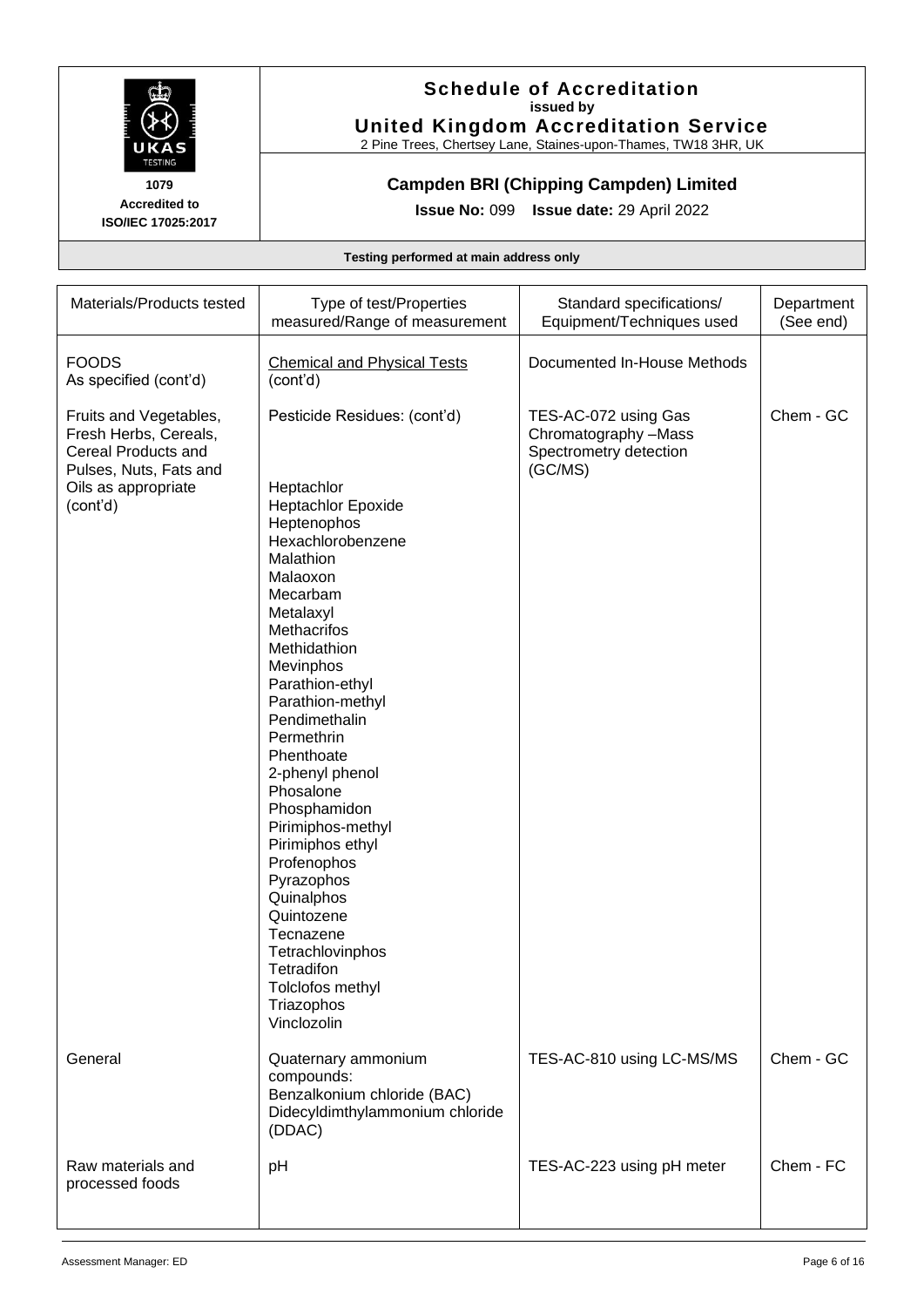

## **Schedule of Accreditation issued by United Kingdom Accreditation Service**

2 Pine Trees, Chertsey Lane, Staines-upon-Thames, TW18 3HR, UK

## **Campden BRI (Chipping Campden) Limited**

**Issue No:** 099 **Issue date:** 29 April 2022

| Materials/Products tested                                                                          | Type of test/Properties<br>measured/Range of measurement | Standard specifications/<br>Equipment/Techniques used                                                | Department<br>(See end) |
|----------------------------------------------------------------------------------------------------|----------------------------------------------------------|------------------------------------------------------------------------------------------------------|-------------------------|
| <b>FOODS</b><br>As specified (cont'd)                                                              | <b>Chemical and Physical Tests</b><br>(cont'd)           | Documented In-House Methods                                                                          |                         |
| General                                                                                            | Salt (chloride)                                          | 1) TES-AC-093 Mohr titration<br>on ashed samples                                                     | Chem - FC               |
|                                                                                                    |                                                          | 2) TES-AC-205 using Volhard<br>titration                                                             | Chem - FC               |
| General                                                                                            | Solids - Refractometer Solids<br>(BRIX)                  | TES-AC-183 using<br>refractometry expressed in<br>terms of % sugar (w/w) at 20 $^{\circ}$ C          | Chem - FC               |
| General                                                                                            | Starch and glucose                                       | TES-AC-729 Enzymatic<br>determination of starch and its<br>degradation products including<br>glucose | Chem - GC               |
| General                                                                                            | Sugars: Total/reducing sugar<br>(> 2% total sugar)       | TES-AC-101 using Lane and<br>Eynon titration                                                         | Chem - FC               |
| General                                                                                            | Sugars: Glucose, fructose,<br>sucrose and lactose        | TES-AC-444 by R-Biopharm<br>enzyme test kits                                                         | Chem - FC               |
| General                                                                                            | Sulphur dioxide                                          | TES-AC-094 using<br>Monier-Williams distillation                                                     | Chem - FC               |
| FOODS and<br><b>BEVERAGES</b><br>As specified                                                      | <b>Chemical and Physical Tests</b>                       |                                                                                                      |                         |
| Neutral Spirits, Alcoholic<br><b>Beverages and Distillates</b><br>from Foods Containing<br>Alcohol | Alcoholic strength                                       | TES-AC-567 determination by<br>volume using density meter<br>following distillation when<br>required | Chem - FC               |
|                                                                                                    |                                                          |                                                                                                      |                         |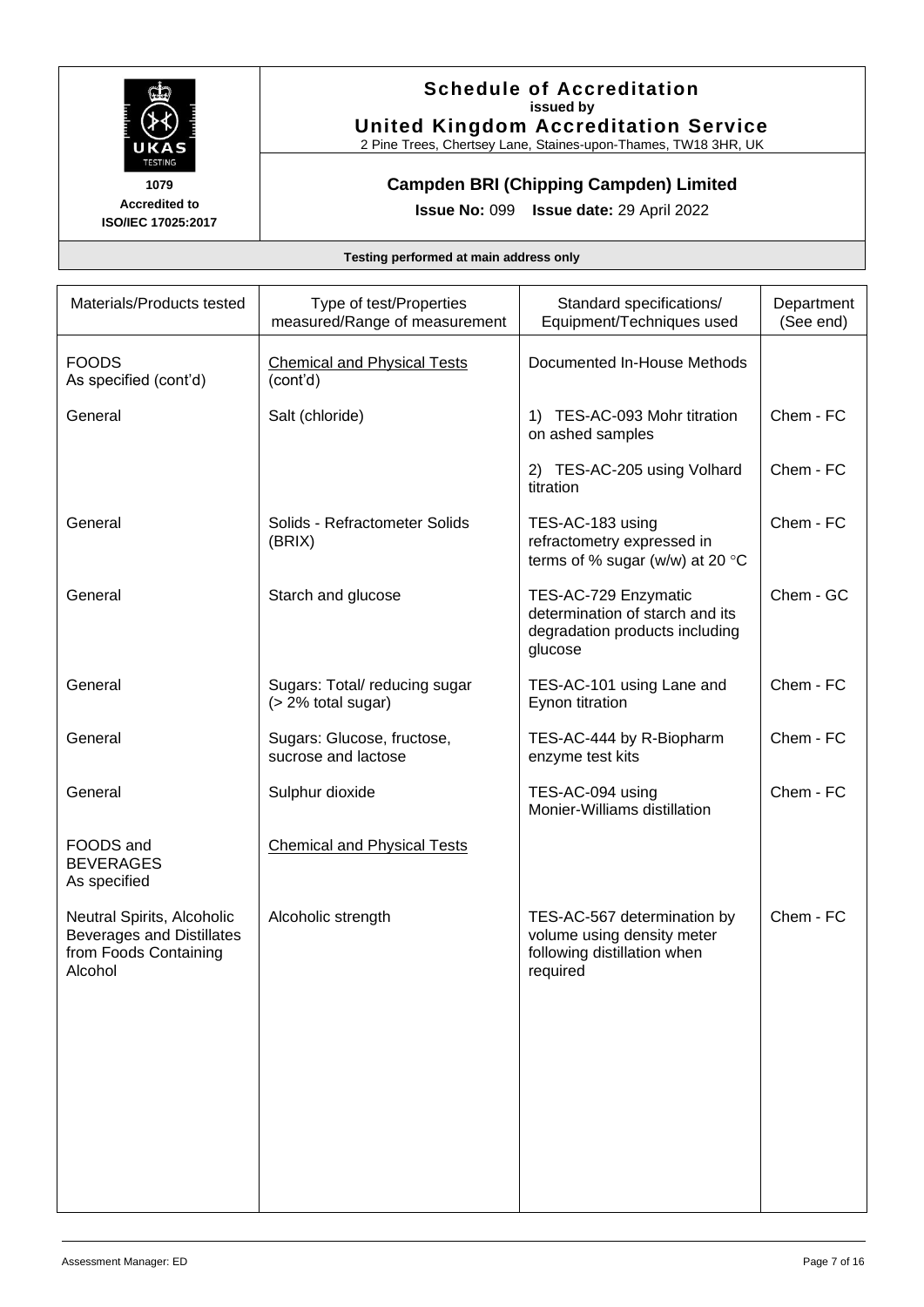

## **Schedule of Accreditation issued by United Kingdom Accreditation Service**

2 Pine Trees, Chertsey Lane, Staines-upon-Thames, TW18 3HR, UK

## **Campden BRI (Chipping Campden) Limited**

**Issue No:** 099 **Issue date:** 29 April 2022

| Documented In-House Methods<br><b>Chemical and Physical Tests</b><br>TES-AC-713 by LC/MS-MS<br>Chem - GC                                                                                                                                                                                                                                                                                                      |
|---------------------------------------------------------------------------------------------------------------------------------------------------------------------------------------------------------------------------------------------------------------------------------------------------------------------------------------------------------------------------------------------------------------|
|                                                                                                                                                                                                                                                                                                                                                                                                               |
|                                                                                                                                                                                                                                                                                                                                                                                                               |
| TES-AC-778 by LC/MS-MS<br>Chem - GC                                                                                                                                                                                                                                                                                                                                                                           |
| TES-AC-719 by LC/MS-MS<br>Chem - GC                                                                                                                                                                                                                                                                                                                                                                           |
| TES-AC-718 by LC/MS-MS<br>Chem - GC                                                                                                                                                                                                                                                                                                                                                                           |
| TES-AC-917 by HPLC<br>Chem - GC                                                                                                                                                                                                                                                                                                                                                                               |
| Chem - GC<br>TES-AC-500 based on parts 2,<br>packaging materials into olive oil<br>4, 6 and 8 of BS EN 1186:2002<br>food simulants by total immersion,<br>technique, single side contact by                                                                                                                                                                                                                   |
| TES-AC-501 based on parts 3,<br>Chem - GC<br>packaging materials into aqueous<br>5, 7, 9 and 14 of<br>food simulants and substitute fatty<br>BS EN 1186:2002<br>food simulants by total immersion,<br>technique, single side contact by                                                                                                                                                                       |
| B3 (nicotinic acid and<br>B5 (pantothenic acid)<br>pyridoxamine and<br>D2 (ergocalciferol)<br>D3 (cholecalciferol)<br>(alpha-tocopherol)<br>Vitamin B12 (cyanocobalamin)<br>Vitamin B1 and Vitamin B3<br>Global (overall) migration from<br>single side contact by cell<br>pouch technique and by article<br>Global (overall) migration from<br>single side contact by cell<br>pouch technique and by article |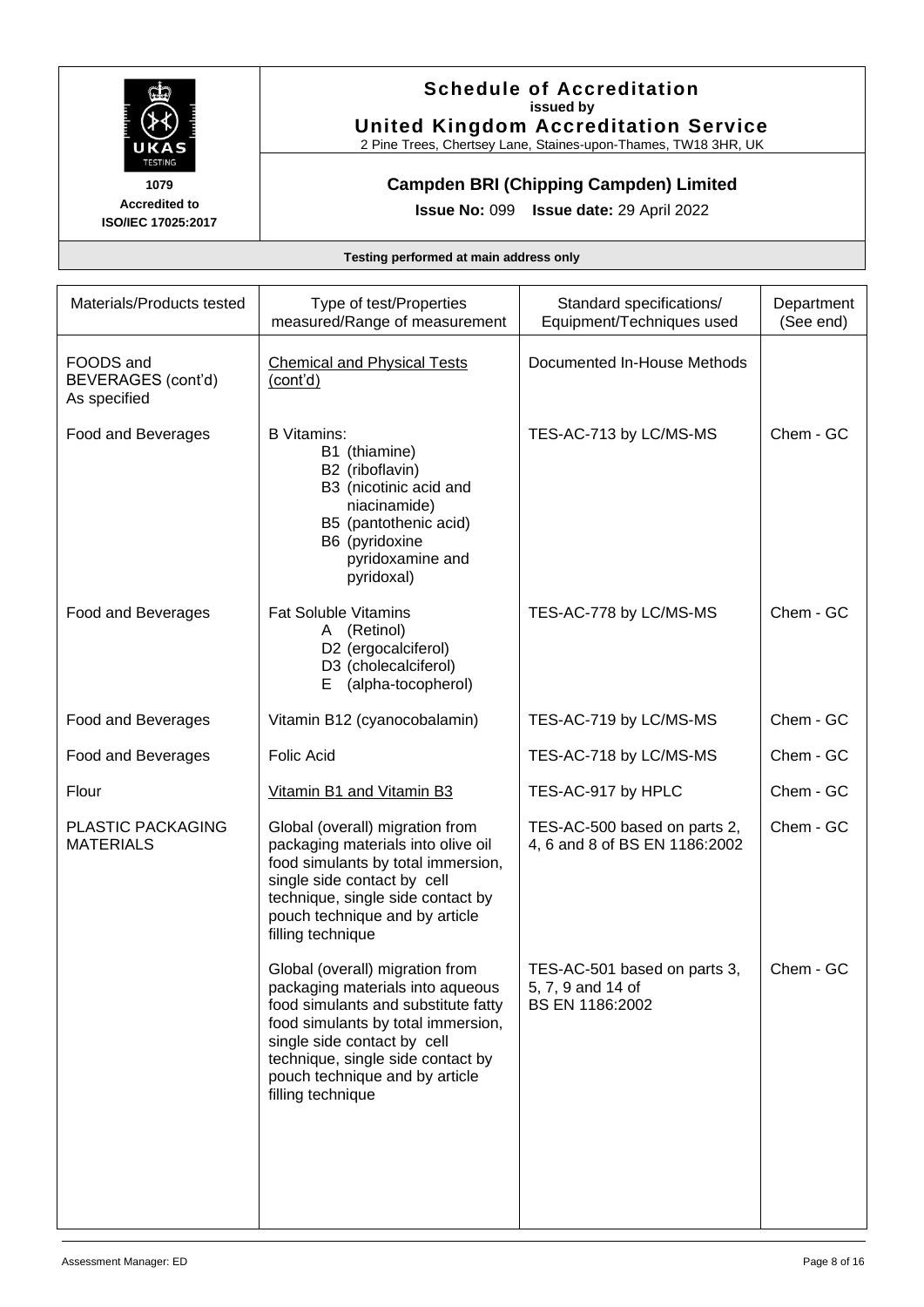

## **Schedule of Accreditation issued by United Kingdom Accreditation Service**

2 Pine Trees, Chertsey Lane, Staines-upon-Thames, TW18 3HR, UK

**Campden BRI (Chipping Campden) Limited** 

**Issue No:** 099 **Issue date:** 29 April 2022

| Materials/Products tested                  | Type of test/Properties<br>measured/Range of measurement | Standard specifications/<br>Equipment/Techniques used                                                                                                                                                                                                          | Department<br>(See end) |
|--------------------------------------------|----------------------------------------------------------|----------------------------------------------------------------------------------------------------------------------------------------------------------------------------------------------------------------------------------------------------------------|-------------------------|
| <b>WHEAT and MILLED</b><br><b>PRODUCTS</b> | <b>Chemical and Physical Tests</b>                       | Documented In-House<br>Methods. Those based on<br><b>Cereals and Cereal Applications</b><br><b>Working Group (CCAT)</b><br>requirements are documented<br>in CCFRA Guideline No 3,<br>Manual of Methods for Wheat<br>and Flour Testing, Fourth<br>Edition 2010 |                         |
| <b>FOODS</b><br>General                    | Particle size and shape                                  | TES-CM-129 using dynamic<br>imaging based on ISO 13322-<br>2:2006                                                                                                                                                                                              | <b>BCP</b>              |
| <b>WHEAT and MILLED</b><br><b>PRODUCTS</b> | Alpha-Amylase activity                                   | TES-CM-118 based on<br>CCAT 18 using the Ceralpha<br>reagent                                                                                                                                                                                                   | <b>BCP</b>              |
|                                            | Ash                                                      | TES-CM-112 based on<br>CCAT 12 derived from<br>BS EN 2171:2010                                                                                                                                                                                                 | <b>BCP</b>              |
|                                            | <b>Falling Number</b>                                    | TES-CM-106 based on<br>CCAT 06 derived from ICC<br>Standard Method 107/1                                                                                                                                                                                       | <b>BCP</b>              |
|                                            | <b>Hectolitre Weight</b>                                 | TES-CM-12 using<br>KERN 822/403 electronic<br>system                                                                                                                                                                                                           | <b>BCP</b>              |
|                                            | <b>Milling Analysis</b>                                  | TES-CM-01 by Laboratory<br><b>Bühler Milling</b>                                                                                                                                                                                                               | <b>BCP</b>              |
|                                            | Moisture                                                 | TES-CM-108 based on<br>CCAT 08 by oven drying based<br>on ICC Standard Method 110/1                                                                                                                                                                            | <b>BCP</b>              |
|                                            | Protein                                                  | TES-CM-119 based on<br>CCAT 19 using Dumas<br>combustion method                                                                                                                                                                                                | <b>BCP</b>              |
|                                            | <b>Rheological Properties</b><br>(Extensograph)          | TES-CM-103 based on<br>CCAT 03 using Brabender<br>Extensograph derived from ICC<br>Standard Method 114                                                                                                                                                         | <b>BCP</b>              |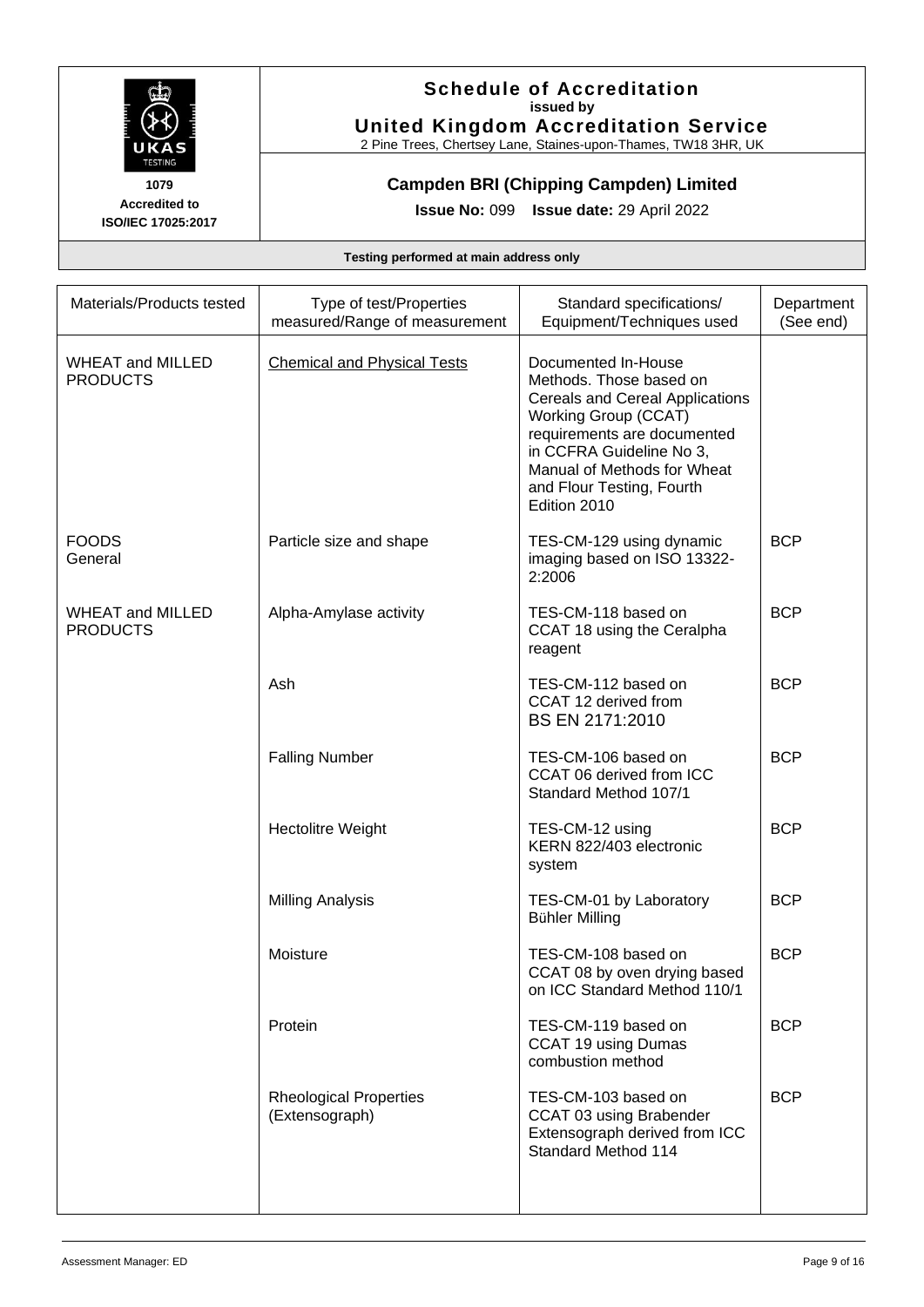

## **Schedule of Accreditation issued by United Kingdom Accreditation Service**

2 Pine Trees, Chertsey Lane, Staines-upon-Thames, TW18 3HR, UK

## **Campden BRI (Chipping Campden) Limited**

**Issue No:** 099 **Issue date:** 29 April 2022

| Materials/Products tested                                | Type of test/Properties<br>measured/Range of measurement                                                   | Standard specifications/<br>Equipment/Techniques used                                                                                                                                                                        | Department<br>(See end)   |
|----------------------------------------------------------|------------------------------------------------------------------------------------------------------------|------------------------------------------------------------------------------------------------------------------------------------------------------------------------------------------------------------------------------|---------------------------|
| <b>WHEAT and MILLED</b><br>PRODUCTS (cont'd)             | <b>Chemical and Physical Tests</b><br>(cont'd)                                                             | Documented In-House Methods                                                                                                                                                                                                  |                           |
|                                                          | Starch damage                                                                                              | TES-CM-105 based on<br>CCAT 05 based on Cereal<br>Chem 1964 41, No 2 March,<br>pages 98-111                                                                                                                                  | <b>BCP</b>                |
|                                                          | Water absorption and Rheological<br>Properties (Farinograph)                                               | TES-CM-104 based on<br>CCAT 04 based on ICC<br>Standard Method 115/1                                                                                                                                                         | <b>BCP</b>                |
|                                                          | <b>Molecular Tests</b>                                                                                     |                                                                                                                                                                                                                              |                           |
| <b>Fish and Uncooked</b><br><b>Breaded Fish Products</b> | Fish Species identification<br>(qualitative)                                                               | TES-AC-621 using Polymerase<br><b>Chain Reaction-Restriction</b><br>Fragment Length Polymorphism<br>(PCR-FLP), using Agilent 2100<br>Bioanalyser and including the<br>flexibility to validate for<br>additional fish species | Chem - BC                 |
| <b>Meat and Meat Products</b>                            | Meat Species identification<br>(qualitative):<br><b>Beef</b><br>Chicken<br>Horse<br>Lamb<br>Pork<br>Turkey | TES- AC-705 using real time<br>PCR including the flexibility to<br>validate for additional meat<br>species                                                                                                                   | Chem - BC                 |
| <b>FOODS</b><br>As specified                             | <b>Microbiological Tests</b>                                                                               | Documented In-House Methods                                                                                                                                                                                                  |                           |
|                                                          | Enumeration of micro-organisms:                                                                            |                                                                                                                                                                                                                              |                           |
| Dairy Products                                           | Aerobic colony count (30°C)                                                                                | TES-MB-001 based on<br>BS EN ISO 4833-1:2013, using<br>Milk Plate Count Agar (30 °C<br>for 72 hours)                                                                                                                         | Micro - MAS               |
| General                                                  | Aerobic colony count (30°C)                                                                                | TES-MB-002 using Plate Count<br>Agar (30 °C for 48 hours)                                                                                                                                                                    | Micro - MAS<br>Micro-MSAS |
| General                                                  | Anaerobic colony count                                                                                     | TES-MB-199 using pour plate<br>technique and anaerobic<br>incubation at 30 °C                                                                                                                                                | Micro-MAS                 |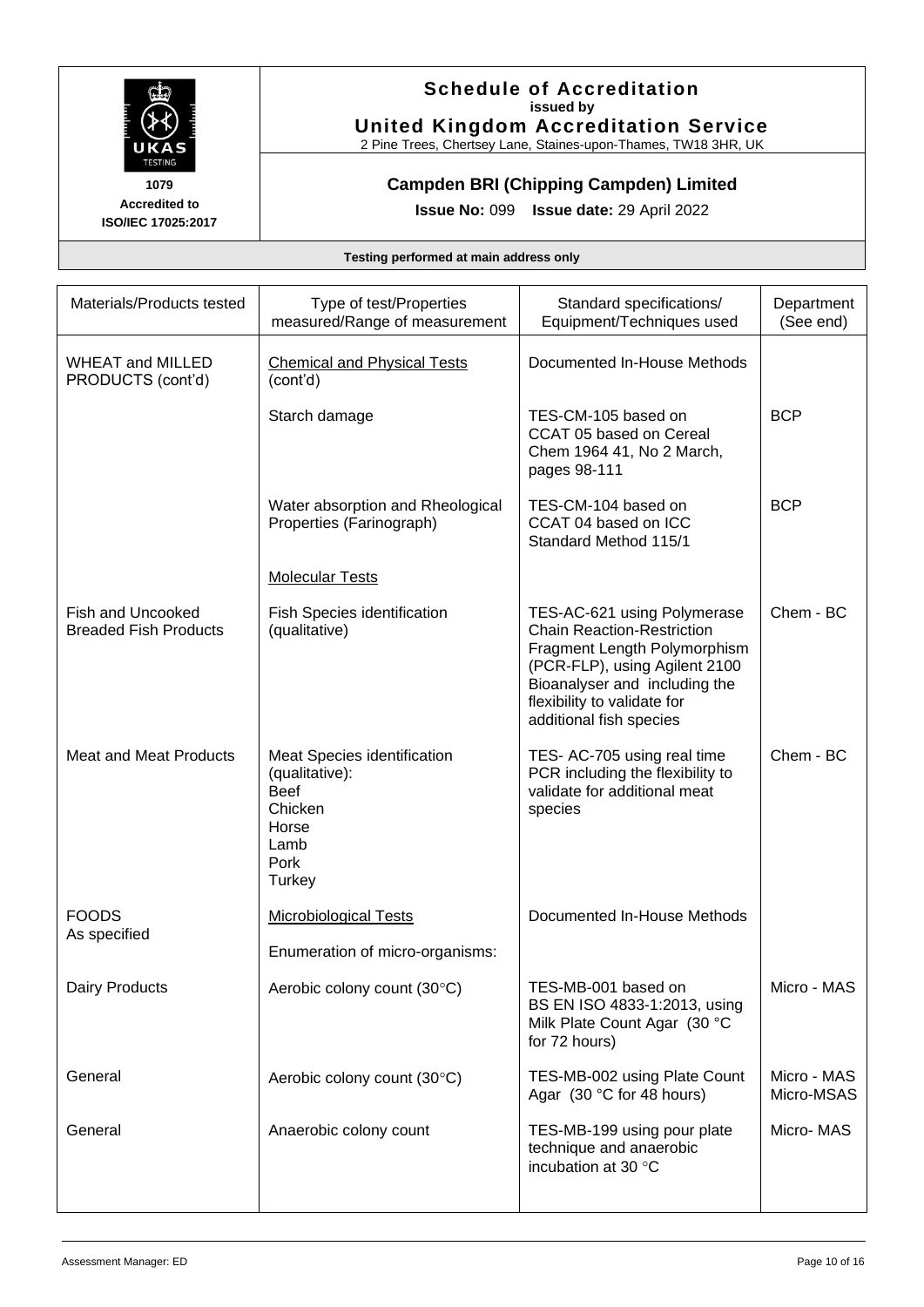

## **Schedule of Accreditation issued by United Kingdom Accreditation Service**

2 Pine Trees, Chertsey Lane, Staines-upon-Thames, TW18 3HR, UK

**Campden BRI (Chipping Campden) Limited** 

**Issue No:** 099 **Issue date:** 29 April 2022

| Materials/Products tested    | Type of test/Properties<br>measured/Range of measurement | Standard specifications/<br>Equipment/Techniques used                                                      | Department<br>(See end) |
|------------------------------|----------------------------------------------------------|------------------------------------------------------------------------------------------------------------|-------------------------|
| <b>FOODS</b><br>As specified | <b>Microbiological Tests</b>                             | Documented In-House Methods                                                                                |                         |
|                              | Enumeration of micro-organisms:                          |                                                                                                            |                         |
| General                      | Bacillus cereus, Presumptive                             | TES-MB-003 based on<br>BS EN ISO 7932:2004+A1:2020                                                         | Micro-MAS<br>Micro-MSAS |
| General                      | Clostridium perfringens                                  | TES-MB-004 based on<br>BS EN ISO 7937:2004                                                                 | Micro-MAS               |
| General                      | Coliforms, Presumptive                                   | TES-MB-005 based on<br>BS ISO 4832:2006                                                                    | Micro-MAS               |
| General                      | Enterobacteriaceae, Presumptive                          | TES-MB-006 based on<br>BS ISO 21528-2:2017                                                                 | Micro-MAS<br>Micro-MSAS |
| General                      | Enterococcus spp (faecal<br>streptococci), Presumptive   | TES-MB-016 based on<br>BS 4285:Sub-Section 3.11:1985                                                       | Micro-MAS               |
| General                      | $\beta$ -glucuronidase positive<br>Escherichia coli      | TES-MB-176 using membrane<br>method on tryptone bile<br>x-glucuronide agar based on<br>BS ISO 16649-1:2018 | Micro-MAS               |
| General                      | Lactic acid bacteria, Presumptive                        | TES-MB-009 based on<br>BS ISO 15214:1998                                                                   | Micro-MAS<br>Micro-MSAS |
| General                      | Listeria monocytogenes and<br>Listeria spp. Confirmed    | TES-MB-186 colony count at<br>37 °C using Listeria<br>chromogenic agar based on<br>BS EN ISO 11290-2:2017  | Micro-MAS               |
| General                      | Listeria monocytogenes and<br>Listeria spp. Presumptive  | TES-MB-186 colony count at<br>37 °C using Listeria<br>chromogenic agar based on<br>BS EN ISO 11290-2:2017  | Micro-MSAS              |
| General                      | Pseudomonas species at 25°C<br>Presumptive               | TES-MB-012 based on<br>ISO 13720:2010                                                                      | Micro-MAS<br>Micro-MSAS |
| General                      | Coagulase-positive Staphylococci<br>Confirmed            | TES-MB-015 based on<br><b>BS EN ISO 6888-</b><br>1:1999+A2:2018                                            | Micro-MAS               |
|                              |                                                          |                                                                                                            |                         |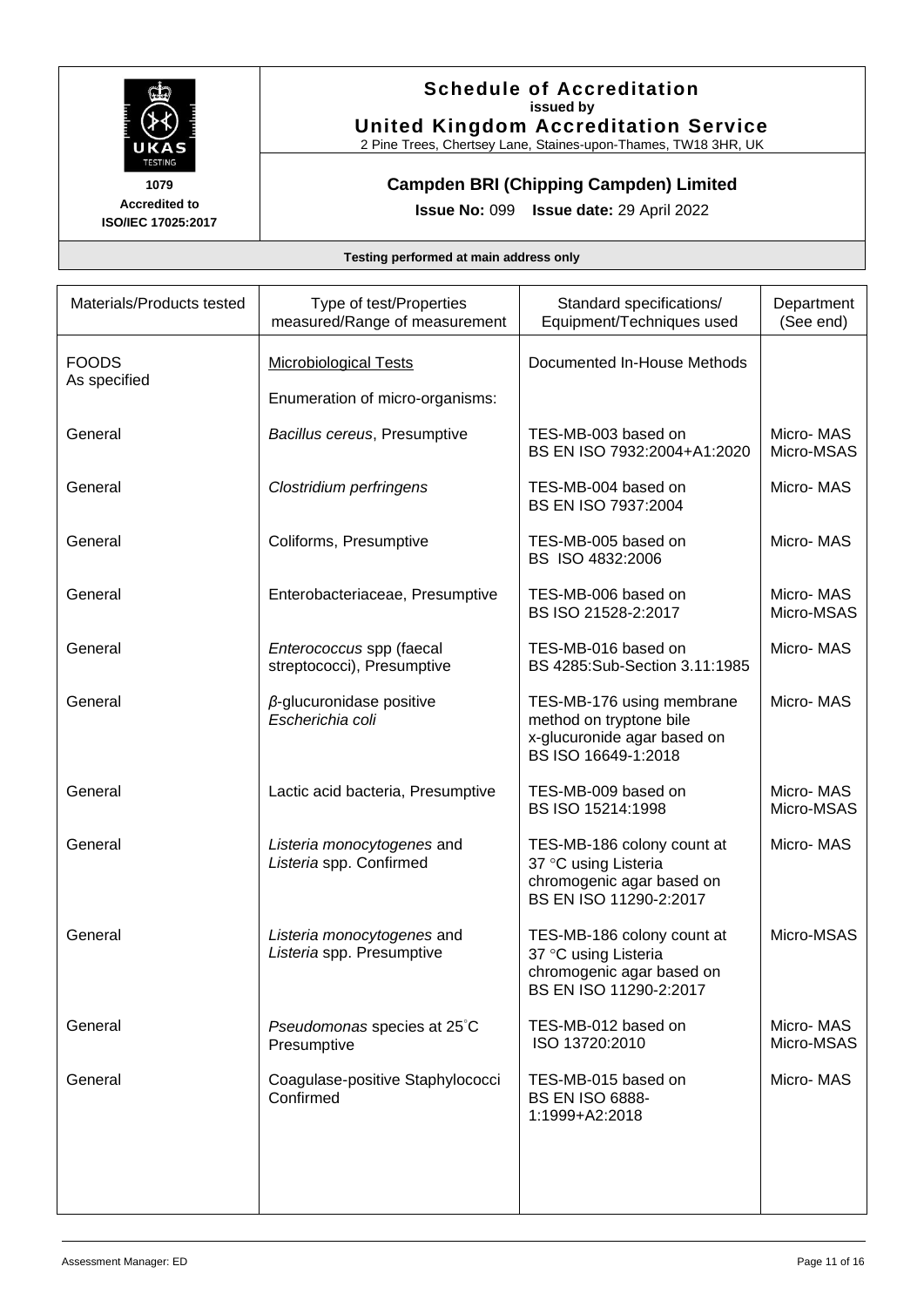

## **Schedule of Accreditation issued by United Kingdom Accreditation Service**

2 Pine Trees, Chertsey Lane, Staines-upon-Thames, TW18 3HR, UK

**Campden BRI (Chipping Campden) Limited** 

**Issue No:** 099 **Issue date:** 29 April 2022

| Materials/Products tested             | Type of test/Properties<br>measured/Range of measurement    | Standard specifications/<br>Equipment/Techniques used                                                                                  | Department<br>(See end) |
|---------------------------------------|-------------------------------------------------------------|----------------------------------------------------------------------------------------------------------------------------------------|-------------------------|
| <b>FOODS</b><br>As specified (cont'd) | Microbiological Tests (cont'd)                              | Documented In-House Methods                                                                                                            |                         |
|                                       | Enumeration of micro-organisms:<br>(cont'd)                 |                                                                                                                                        |                         |
| General                               | Coagulase-positive Staphylococci,<br>Presumptive            | TES-MB-015 based on<br><b>BS EN ISO 6888-</b><br>1:1999+A2:2018                                                                        | Micro-MSAS              |
| General                               | Sulphite reducing clostridia,<br>Presumptive                | TES-MB-043 based on<br>BS EN ISO 15213:2003                                                                                            | Micro-MAS               |
| Foods with $Aw > 0.95$                | Yeasts and moulds                                           | TES-MB-197 based on<br>BS EN ISO 21527-1:2008                                                                                          | Micro-MAS<br>Micro-MSAS |
| Foods with $Aw \leq 0.95$             | Yeasts and moulds                                           | TES-MB-198 based on<br>BS EN ISO 21527-2:2008                                                                                          | Micro-MAS<br>Micro-MSAS |
| Poultry                               | Campylobacter spp (confirmed)                               | TES-MB-206 based on BS EN<br>ISO 10272-2:2017, confirmation<br>using Oxidase, Aerobic Growth<br>Capability, Motility and<br>Morphology | Micro-MAS               |
|                                       | Detection of:                                               |                                                                                                                                        |                         |
| General                               | Listeria monocytogenes and<br>Listeria species. Confirmed   | TES-MB-174 enrichment<br>technique at 37 °C based on<br>BS EN ISO 11290-1:2017                                                         | Micro-MAS               |
| General                               | Listeria monocytogenes and<br>Listeria species. Presumptive | TES-MB-174 enrichment<br>technique at 37 °C based on<br>BS EN ISO 11290-1:2017                                                         | Micro-MSAS              |
| General                               | Salmonella species. Confirmed                               | TES-MB-178 based on<br>BS EN ISO 6579:2017+A1:2020                                                                                     | Micro-MAS               |
| General                               | Salmonella species. Presumptive                             | TES-MB-178 based on<br>BS EN ISO 6579:2017+A1:2020                                                                                     | Micro-MSAS              |
| Meat (Raw beef)                       | E. coli O157, presumptive                                   | TES-MB-228 using mEC<br>Novobiocin Broth and<br>Singlepath® Test System                                                                | Micro-MAS               |
|                                       |                                                             |                                                                                                                                        |                         |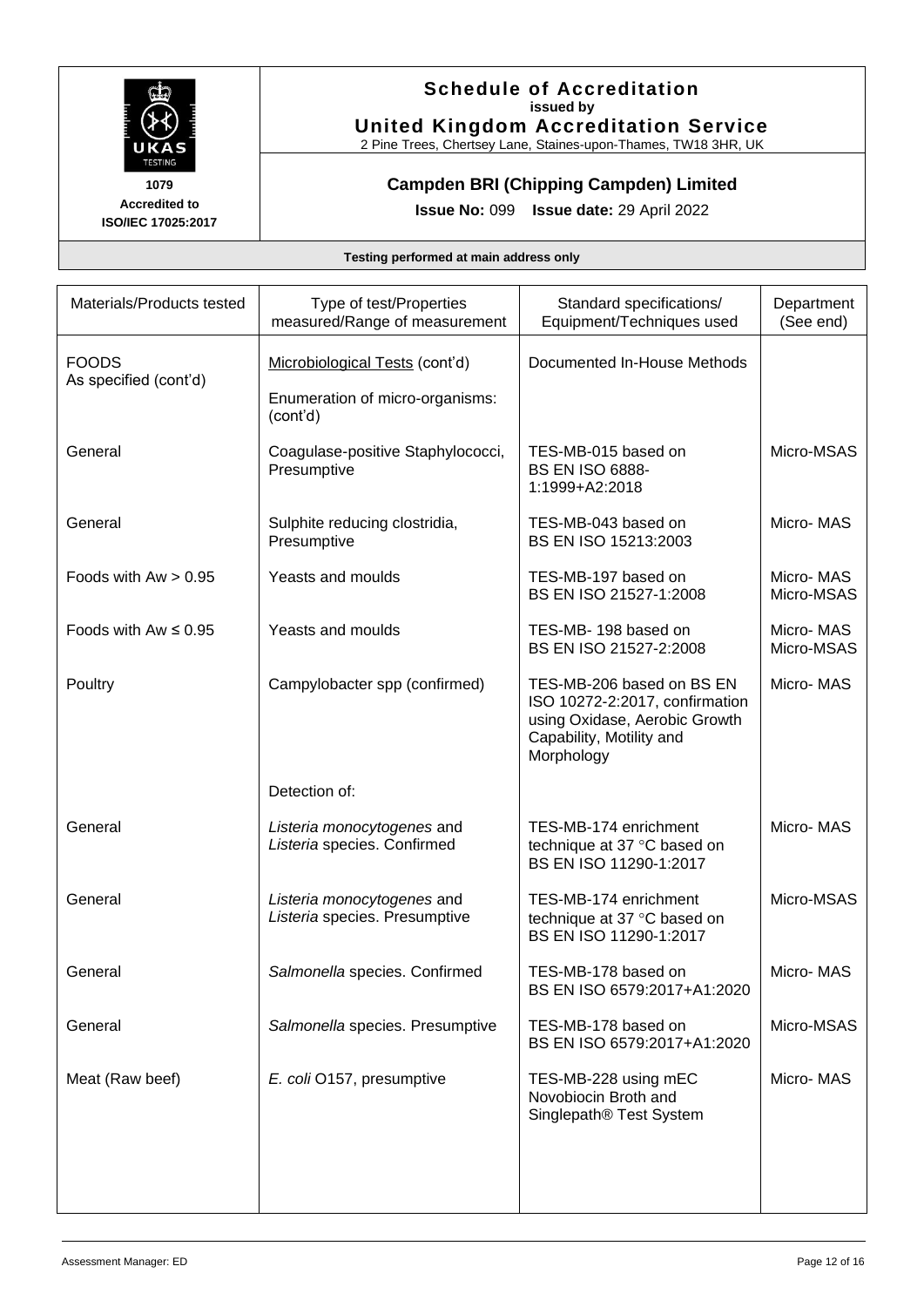

## **Schedule of Accreditation issued by United Kingdom Accreditation Service**

2 Pine Trees, Chertsey Lane, Staines-upon-Thames, TW18 3HR, UK

## **Campden BRI (Chipping Campden) Limited**

**Issue No:** 099 **Issue date:** 29 April 2022

| Materials/Products tested                                                                     | Type of test/Properties<br>measured/Range of measurement                      | Standard specifications/<br>Equipment/Techniques used                                                                                                                                                                                                                                                                                        | Department<br>(See end) |
|-----------------------------------------------------------------------------------------------|-------------------------------------------------------------------------------|----------------------------------------------------------------------------------------------------------------------------------------------------------------------------------------------------------------------------------------------------------------------------------------------------------------------------------------------|-------------------------|
| <b>BODY FLUIDS/TISSUES</b>                                                                    | <b>Virology Testing</b>                                                       |                                                                                                                                                                                                                                                                                                                                              |                         |
|                                                                                               | Molecular examination activities<br>for the purpose of clincal<br>diagnostics | Documented in-house methods<br>including DHSC requirements<br>for private providers of Covid-19<br>testing to include:<br><b>General Population</b><br>Testing<br><b>Test to Release Testing</b>                                                                                                                                             | <b>VIR</b>              |
| Nasopharyngeal &<br>oropharyngeal swabs<br>combined in inactivating<br>transport medium (ITM) | Detection of SARS-CoV-2 RNA<br>(COVID-19) Target: ORF1ab gene<br>sequences    | Documented In house method<br>TES-MB-231 for the:<br>Extraction using GXT NA<br>extraction kit V1.0 (Hain)<br>and GenoXtract extraction<br>instrument.<br>Documented In house method<br>TES-MB-231 for the:<br>Detection using RT-PCR<br>using the PrimerDesign<br>Coronavirus (COVID-19)<br>Genesig assay and ABI<br>7500 FAST thermocycler | <b>VIR</b>              |
| <b>FOODS</b><br>As specified (cont'd)                                                         | <b>Molecular Tests</b>                                                        | Documented In-House Methods                                                                                                                                                                                                                                                                                                                  |                         |
| Soft fruit and Salad<br>vegetables<br>(Fresh and frozen)                                      | Hepatitis A (RNA)                                                             | TES-MB-226 based on ISO/TS<br>15216-2:2019 using RT-qPCR.<br><b>Extraction using Biomerieux</b><br><b>Nuclisens Magnetic Extraction</b><br>System and CEERAM kits for<br>detection on Applied<br>Biosystems 7500                                                                                                                             | <b>VIR</b>              |
| Soft fruit and Salad<br>vegetables<br>(Fresh and frozen)                                      | Norovirus (RNA)                                                               | TES-MB-226 based on ISO/TS<br>15216-2:2019 using RT-qPCR.<br><b>Extraction using Biomerieux</b><br><b>Nuclisens Magnetic Extraction</b><br>System and CEERAM kits for<br>detection on Applied<br>Biosystems 7500.                                                                                                                            | <b>VIR</b>              |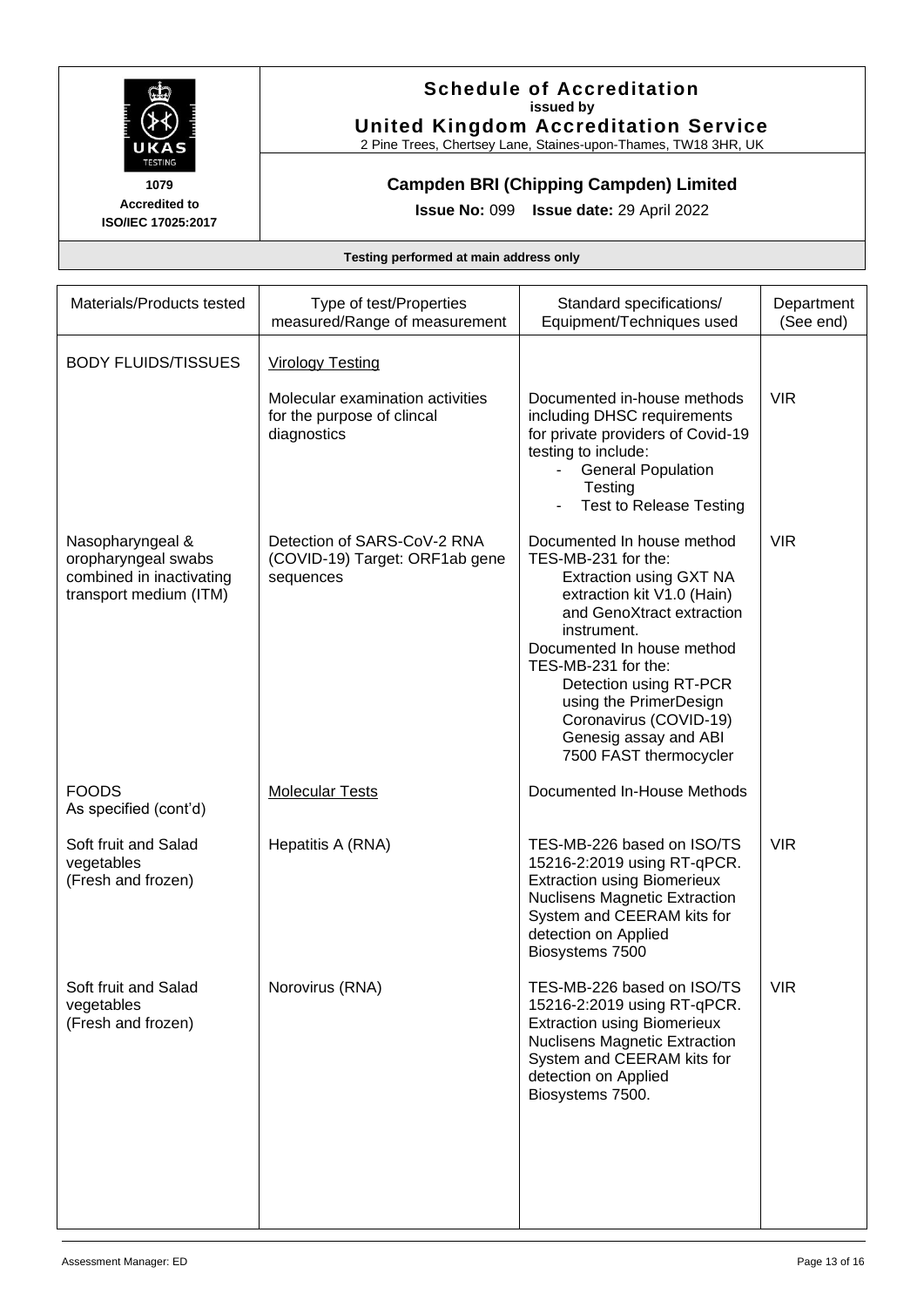

## **Schedule of Accreditation issued by United Kingdom Accreditation Service**

2 Pine Trees, Chertsey Lane, Staines-upon-Thames, TW18 3HR, UK

## **Campden BRI (Chipping Campden) Limited**

**Issue No:** 099 **Issue date:** 29 April 2022

| Materials/Products tested                                                      | Type of test/Properties<br>measured/Range of measurement                                              | Standard specifications/<br>Equipment/Techniques used                                                                                                                                                                                                                                                                                | Department<br>(See end) |
|--------------------------------------------------------------------------------|-------------------------------------------------------------------------------------------------------|--------------------------------------------------------------------------------------------------------------------------------------------------------------------------------------------------------------------------------------------------------------------------------------------------------------------------------------|-------------------------|
| <b>FOODS</b><br>As specified (cont'd)                                          | <b>Molecular Tests</b><br>Detection of:                                                               | Documented In-House Methods                                                                                                                                                                                                                                                                                                          |                         |
| Sprouted seeds, grains<br>and pulse and Red meat                               | Shiga Toxin-producing Escherichia<br>coli - STEC                                                      | TES-MB-225 based on CEN<br>ISO/TS 13136:2012 by Real-<br>Time PCR using Pall Life<br>Sciences GeneDisc systems<br>and GeneDisc cycler, with<br>cultural isolation using<br>serotype specific Immuno<br>Capture for STEC serotypes.<br>Further confirmation of<br>Serotype by PALL Top 7 and<br>O104 Gene Disc amplification<br>kits. | Micro-MAS               |
| <b>WATER</b><br>Irrigation water (for<br>sprouted seeds, grains<br>and pulses) | Shiga Toxin-producing Escherichia<br>coli - STEC                                                      | TES-MB-225 based on CEN<br>ISO/TS 13136:2012 by Real-<br>Time PCR using Pall Life<br>Sciences GeneDisc systems<br>and GeneDisc cycler, with<br>cultural isolation using<br>serotype specific Immuno<br>Capture for STEC serotypes.<br>Further confirmation of<br>Serotype by PALL Top 7 and<br>O104 Gene Disc amplification<br>kits. | Micro-MAS               |
| <b>FOODS</b>                                                                   | <b>Chemical and Physical Tests</b>                                                                    | Documented In-House<br>Methods:                                                                                                                                                                                                                                                                                                      |                         |
| General                                                                        | Water Activity (A <sub>w</sub> )                                                                      | TES-MB-042 using Aqualab<br>CX3 machine based on<br>ISO 18787:2017                                                                                                                                                                                                                                                                   | Micro-MAS               |
| <b>DISINFECTANTS AND</b><br><b>ANTISEPTICS</b>                                 | <b>Microbiological Efficacy Testing</b>                                                               | Documented In-House Methods<br>based on BS EN Standards in<br>full or with customer specified<br>parameters                                                                                                                                                                                                                          |                         |
|                                                                                | Quantitative Suspension Test for<br>the Evaluation of Bacterial Activity<br>of Chemical Disinfectants | TES-MB-209 based on BS EN<br>1276:2019                                                                                                                                                                                                                                                                                               | Micro -<br><b>HRAD</b>  |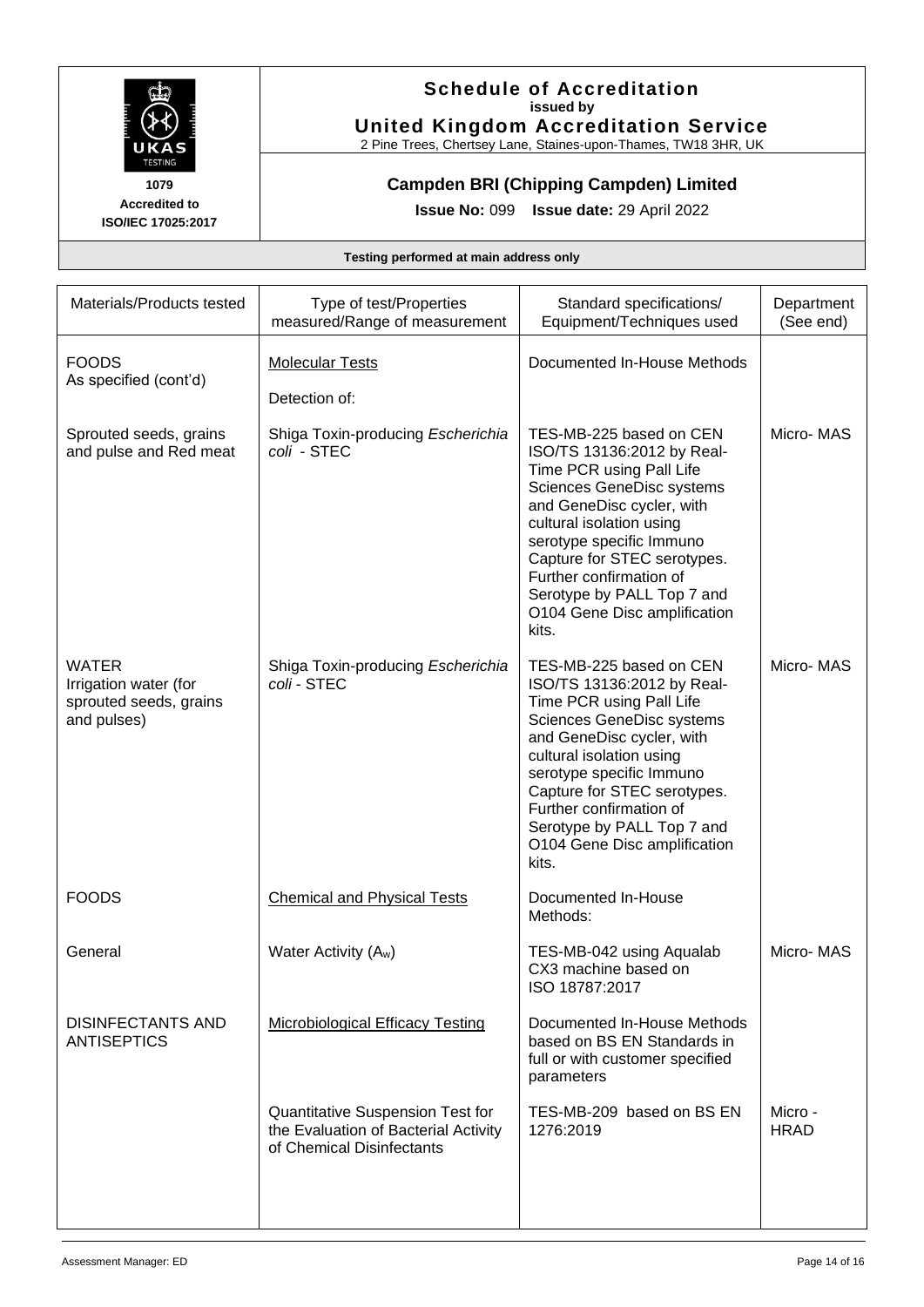

## **Schedule of Accreditation issued by United Kingdom Accreditation Service**

2 Pine Trees, Chertsey Lane, Staines-upon-Thames, TW18 3HR, UK

## **Campden BRI (Chipping Campden) Limited**

**Issue No:** 099 **Issue date:** 29 April 2022

| Materials/Products tested                        | Type of test/Properties<br>measured/Range of measurement                                                                                  | Standard specifications/<br>Equipment/Techniques used                                                       | Department<br>(See end) |  |
|--------------------------------------------------|-------------------------------------------------------------------------------------------------------------------------------------------|-------------------------------------------------------------------------------------------------------------|-------------------------|--|
| <b>DISINFECTANTS AND</b><br>ANTISEPTICS (cont'd) | <b>Microbiological Efficacy Testing</b><br>(cont'd)                                                                                       | Documented In-House Methods<br>based on BS EN Standards in<br>full or with customer specified<br>parameters |                         |  |
|                                                  | Quantitative Suspension Test for<br>the Evaluation of Fungicidal<br><b>Activity of Chemical Disinfectants</b>                             | TES-MB-210 based on BS EN<br>1650:2019                                                                      | Micro-<br><b>HRAD</b>   |  |
|                                                  | Quantitative non-porous surface<br>test for the Evaluation of Bacterial<br>and/or Fungicidal Activity of<br><b>Chemical Disinfectants</b> | TES-MB-211 based on BS EN<br>13697:2015+A1:2019                                                             | Micro-<br><b>HRAD</b>   |  |
| <b>FOODS</b><br>As specified                     | <b>Sensory Tests</b>                                                                                                                      | Documented In-House Methods                                                                                 |                         |  |
| General                                          | Flavour/taint due to atmospheric<br>transfer from chemicals or<br>materials                                                               | TES-S-002 using sensory<br>discrimination (triangle) tests<br>based on BS EN ISO<br>4120:2007               | C&SS                    |  |
| General                                          | Flavour/taint due to direct contact<br>with materials                                                                                     | TES-S-004 using sensory<br>discrimination (triangle) tests<br>based on BS EN ISO<br>4120:2007               | C&SS                    |  |
| General                                          | Flavour/taint due to pesticides                                                                                                           | TES-S-001 using sensory<br>discrimination (triangle) tests<br>based on BS EN ISO<br>4120:2007               | C&SS                    |  |
| General                                          | Simple discrimination (triangle)<br>test                                                                                                  | TES-S-001 using sensory<br>discrimination (triangle) tests<br>based on BS EN ISO<br>4120:2007               | C&SS                    |  |
| General                                          | Quantitative descriptive analysis                                                                                                         | TES-S-009 based on<br>BS 5929: Part 4: 1986 and<br>ISO 11036:1994                                           | C&SS                    |  |
| Food and alcoholic<br>beverages                  | Product benchmarking                                                                                                                      | TES-S-023 based on sensory<br>analysis of appearance, flavour<br>and texture                                | C&SS                    |  |
| END                                              |                                                                                                                                           |                                                                                                             |                         |  |